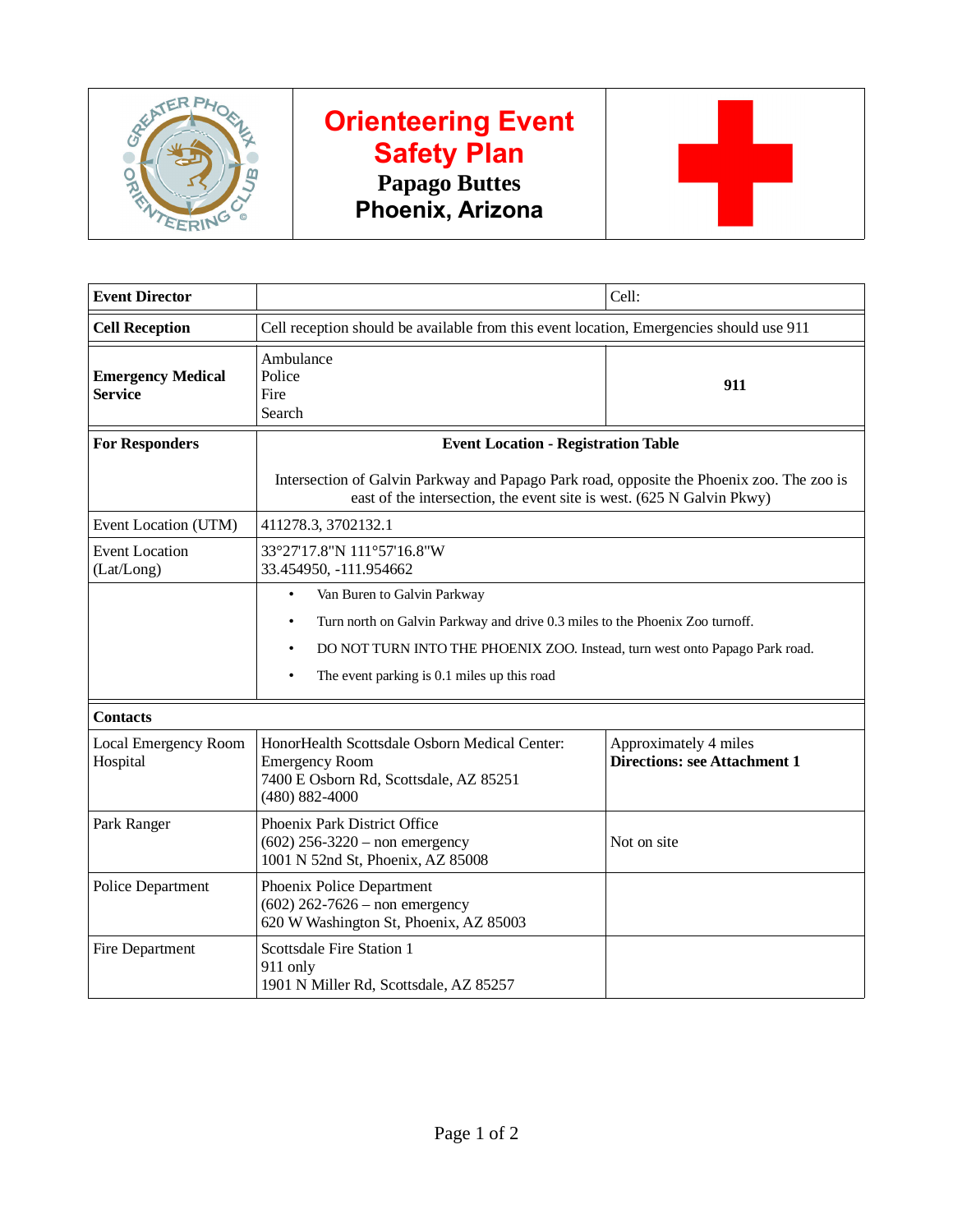

# **Orienteering Event Safety Plan Papago Buttes Phoenix, Arizona**



**Attachment 1 Map to Local Emergency Hospital**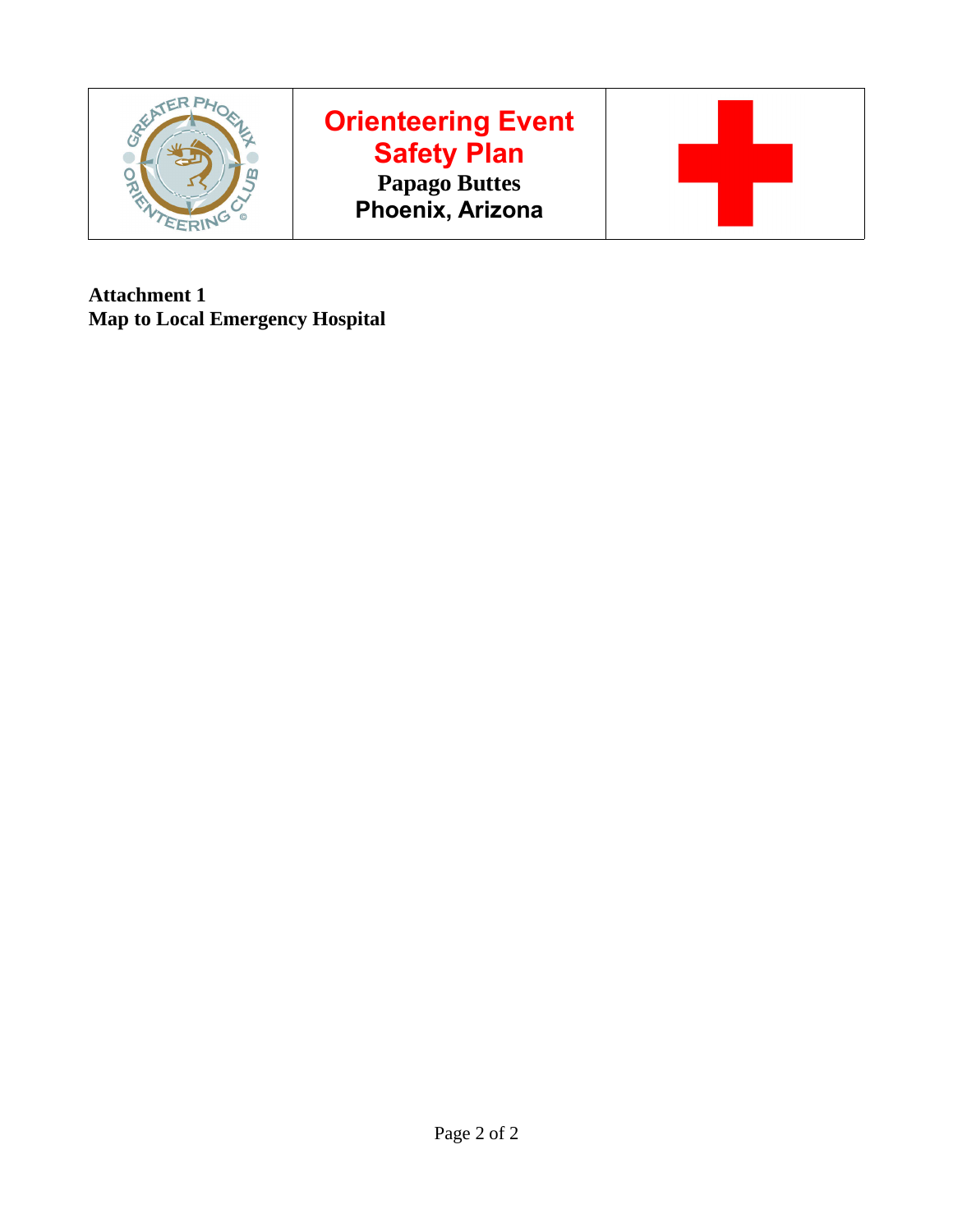Google Maps

Eliot Ramada Loop, Phoenix, AZ 85008 to Drive 4.1 miles, 11 min HonorHealth Scottsdale Osborn Medical Center: Emergency Room



Map data ©2018 Google 2000 ft ∟

### Eliot Ramada Loop

Phoenix, AZ 85008

#### Take N Moreland St to N Galvin Pkwy